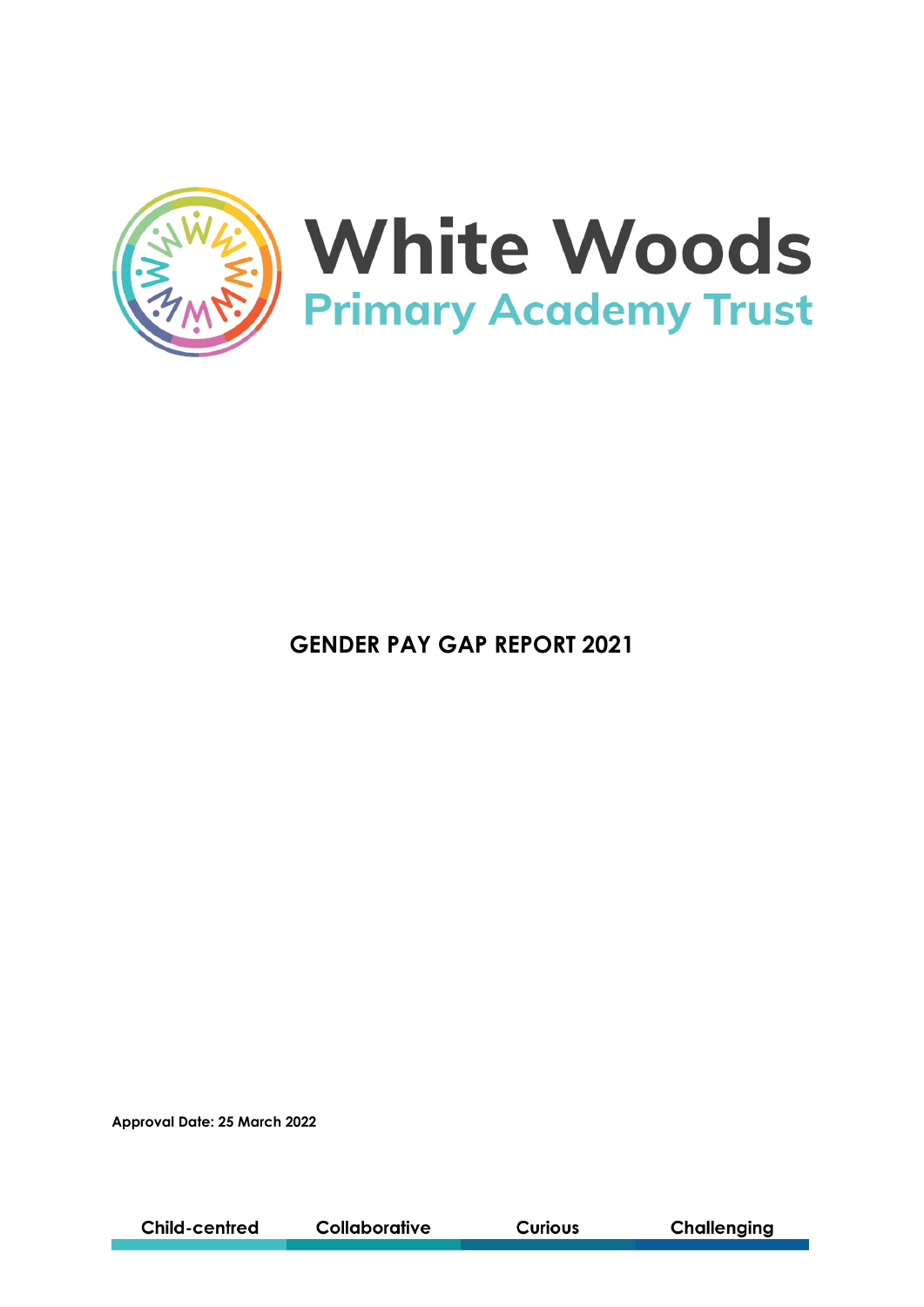### **Introduction**

The Equality Act 2010 (Specific Duties and Public Authorities) Regulations 2017, require 'specified public authorities' including multi academy trusts with 250 or more employees to report and publish gender pay gap information. This sets out statutory calculations every year showing how large the pay gap is between their male and female employees.

White Woods Primary Academy Trust ("the Trust") is a legal employer for more than 250 employees. This means that it has been required to publish its gender pay information annually from 31 March 2018.

Further information on Gender Pay Gap Reporting can be found on the following link:

<http://www.acas.org.uk/index.aspx?articleid=5768>

The Trust follows the School Teachers' Pay and Conditions Document and statutory guidance relating to the determination and rates for teachers pay. This is set out in the Trust Pay Policy which is updated each year. The Trust follows the National Joint Council (NJC) for scale point rates for support staff pay. The Trust adopted the recommended pay increases for both Teachers (September 2020) and Support Staff (April 2020). Teachers Pay was not increased in September 2021 and the Support Staff pay increase for April 2021 has not yet been agreed.

The Trust employed 443 people at 31 March 2021 *(2020: 485 people)* of which 9% *(2020: 9%)* were male and 91% *(2020: 91%)* were female. The table below shows that 90% *(2019: 91%)* of employees who fall in the top quartile are female.

The mean and median hourly rates do not accurately reflect the gender pay equality in the Trust. Employment opportunities are open to all people regardless of gender and this is reflected in the proportion of females which fall within the top quartile and upper middle quartile. The nature of roles which fall within the lower quartile tend to attract females rather than males as they provide the opportunity for part time/term time only working.

## **Pay Quartiles**

| Quartile                        | Male    |            | Female    |             |
|---------------------------------|---------|------------|-----------|-------------|
|                                 | 2020    | 2021       | 2020      | 2021        |
| Top quartile (highest paid)     | 11(9%)  | $10(10\%)$ | 110(91%)  | 110(90%)    |
| Upper middle quartile           | 17(14%) | 18(16%)    | 104(86%)  | 93(84%)     |
| Lower middle quartile           | 12(10%) | $10(10\%)$ | 109 (90%) | $100(90\%)$ |
| Lower quartile (lowest<br>paid) | 3(2%)   | $1(1\%)$   | 119(98%)  | 110(99%)    |
| <b>TOTAL</b>                    | 43(9%)  | $39(9\%)$  | 442(91%)  | 404(91%)    |

The table below reflects the number (percentage) of men and women in each pay quartile.